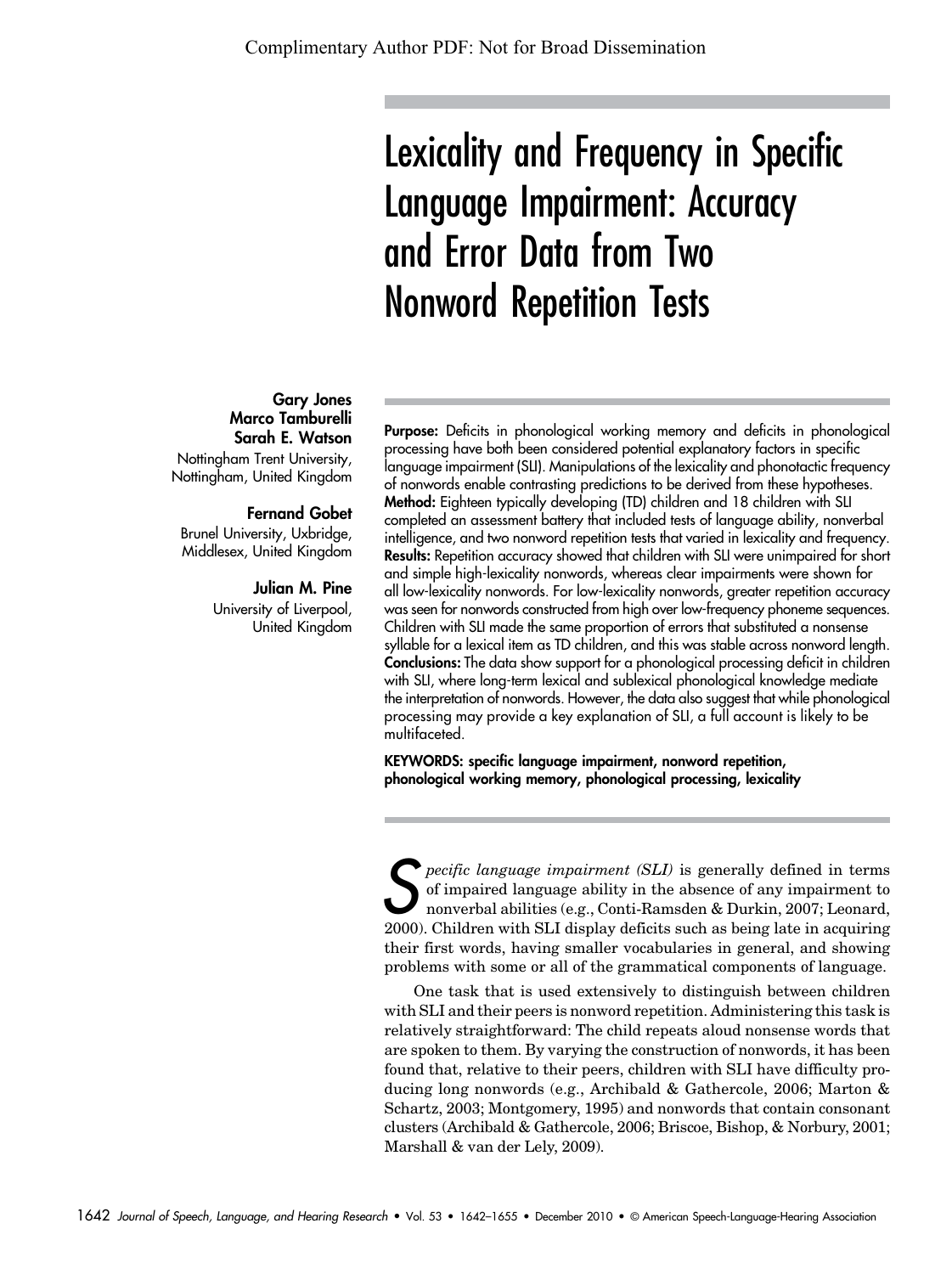The relative difficulty that children with SLI have in producing nonwords has been explained as an impairment to phonological working memory (e.g., Ellis Weismer et al., 2000; Gathercole & Baddeley, 1990; Montgomery, 1995), a temporary store for auditory stimuli. Over time, information in phonological working memory decays (e.g., Baddeley, 1986; Roodenrys, Hulme, Lethbridge, Hinton, & Nimmo, 2002), causing the representation of the stimuli to become degraded. Since the quality of representation of a nonword declines with nonword length (because long nonwords are more prone to decay), impairments to phonological working memory have the greatest effect on the longest stimuli (Gathercole, 2006).

An alternative account is that children with SLI have a phonological processing deficit (e.g., Bishop, 1997; Bowey, 2006; Chiat, 2001, 2006). The processing of phonological information occurs in many areas of language, and is hence a crucial ability for the accurate repetition of nonwords (e.g., Bowey, 1996, 2001). If children with SLI have difficulty processing phonological information—be it at the encoding, storage, or retrieval stage of the repetition process—then their representations of any spoken nonword will be low in quality. Difficulties in phonological processing will therefore manifest via impaired nonword repetition performance compared to typically developing (TD) children. Repetition deficits will increase with nonword length since processing difficulties increase with the phonemic length of the input.

One method for establishing competing predictions between the phonological working memory and phonological processing hypotheses is to manipulate the lexicality of nonwords. There is now a general consensus that lexical phonological knowledge plays an important role in nonword repetition, at least for TD children. First, TD children have higher repetition accuracy for nonwords constructed from sound sequences occurring frequently in the native language over nonwords constructed from lowfrequency sequences (e.g., Coady & Aslin, 2004; Edwards, Beckman, & Munson, 2004; Vitevich, Luce, Charles-Luce, & Kemmerer, 1997). Second, when nonwords are rated for "wordlikeness," <sup>1</sup> those rated high in wordlikeness have higher repetition accuracy than nonwords rated low in wordlikeness (e.g., Frisch, Large, & Pisoni, 2000; Gathercole, 1995; Munson, Kurtz, & Windsor, 2005). Third, children's repetition accuracy increases for nonwords that have been constructed to be more lexical—by replacing a nonsense syllable with a lexical item, such as fathesis for bathesis (Dollaghan, Biber, & Campbell, 1995). Fourth, errors in nonword repetition often involve changing a nonsense syllable to a lexical syllable (Dollaghan et al., 1995; Edwards & Lahey, 1998). Henceforth we use the term lexicality to refer to the degree to which a nonword shares overlap with long-term lexical phonological information; *lexicality effect* to describe any influence that long-term lexical phonological information has on nonword repetition performance; and lexical error to describe errors where a syllable in a nonword is replaced by a lexical item during repetition.

Given the wealth of literature indicating clear lexicality effects in nonword repetition for TD children, it is surprising that there is very little direct examination of nonword lexicality in children with SLI. Nevertheless, the same effects seen in TD children would also be expected to occur in children with SLI, given that children with SLI show similar effects of wordlikeness (e.g., Briscoe et al., 2001) and strong effects of frequency (e.g., Munson et al., 2005).

For the phonological working memory account, lexicality effects are explained via a process of redintegration (e.g., Schweickert, 1993). Redintegration uses long-term lexical phonological knowledge at the point of retrieval to "fill in" any parts of nonwords that have become degraded in quality (e.g., Gathercole, 1995, 2006; Thorn, Gathercole, & Frankish, 2005). Since the quality of representation of a nonword declines with nonword length, as nonword length increases, the probability of using redintegration also increases. Note that while redintegration may correctly repair a degraded nonword, it can also incorrectly repair the nonword—for example, by replacing a nonsense syllable with a lexical item (i.e., producing a lexical error). The proportion of repetition errors that can be classified as lexical errors should therefore increase with nonword length.

For the phonological processing account, there is evidence relating to adult processing of ambiguous phonological information that can be used to derive predictions about how children with SLI will attempt to resolve processing difficulties. For example, when there is insufficient acoustic information to identify a phoneme, the surrounding phonological context will be used (Norris, McQueen, & Cutler, 2003). A sound may therefore be identified as /b/ when followed by /ɔːl/ (ball) and /g/ when followed by /3ːl/ (girl). This indicates that children with SLI should be less impaired on their repetition of nonwords that are high in lexicality as opposed to nonwords that are low in lexicality, since the former share more characteristics with lexical phonological knowledge. Since any method used to resolve phonological processing difficulties applies across all syllables in the nonword, the proportion of lexical errors should remain stable across nonword length.

One further method by which competing predictions can be established between the phonological working memory and phonological processing accounts is manipulation of the frequency of constituent sounds in low-lexicality

<sup>1</sup> Subjective ratings of nonwords based on how wordlike people perceive them to be.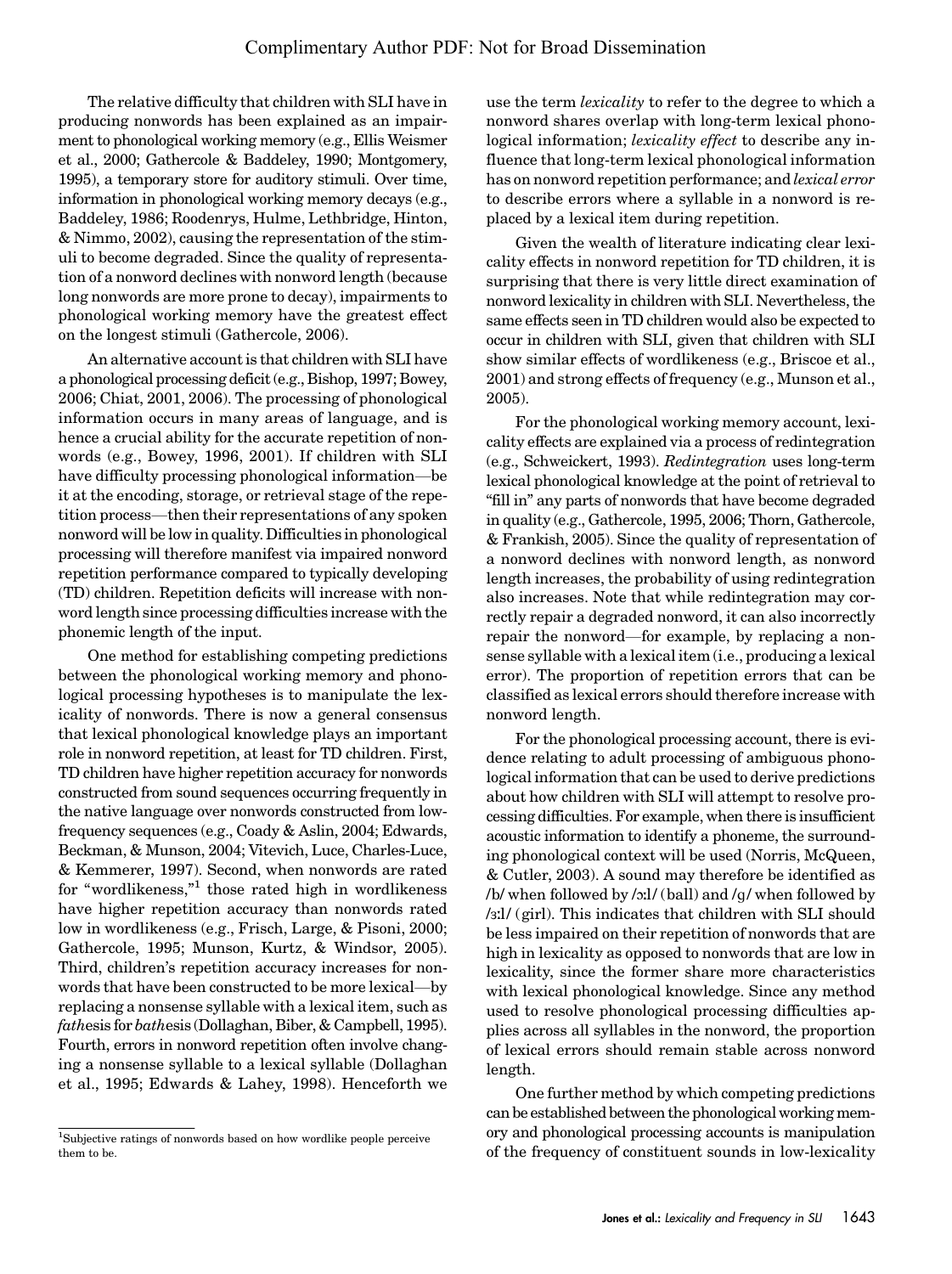nonwords. Since redintegration operates on lexical phonological knowledge (e.g., Gathercole, 2006; Thorn, Gathercole, & Frankish, 2002), when nonwords are constructed to have minimal lexical influences, their repetition performance should be similar even if the nonwords vary in the frequency of their constituent sounds. The phonological processing account, on the other hand, suggests that long-term sublexical knowledge also influences the perception of ambiguous phonetic information. Pitt and McQueen (1998) manipulated the transitional probabilities of vowel–consonant biphones, finding that ambiguous consonants were more likely to be perceived as the consonant that most often followed the vowel in English. This indicates that even for nonwords that are low in lexicality, there should be greater repetition accuracy for high-frequency nonwords than low-frequency ones.

By examining accuracy and lexical errors for nonwords varying in lexicality and frequency, we can test contrasting predictions made by the phonological working memory and phonological processing accounts of repetition difficulties seen in children with SLI. The phonological working memory account predicts greater repetition accuracy for high-lexicality nonwords over low-lexicality nonwords for long but not short nonwords. This is because short nonwords are unlikely to become sufficiently degraded in quality to require redintegration on retrieval from memory. Similarly, since the probability of using redintegration increases as nonword length increases, then the proportion of lexical  $\arccos^2$  should increase as nonword length increases. Finally, there should be little difference in repetition accuracy between low-lexicality nonwords that differ in the frequency of their constituent sounds, since redintegration uses long-term lexical phonological knowledge.

For phonological processing, any difficulties in the nonword repetition process are more likely to be successfully resolved for high-lexicality nonwords than lowlexicality nonwords, since high-lexicality nonwords are more similar to existing lexical items. Repetition accuracy for high-lexicality nonwords should therefore be superior to low-lexicality nonwords at all lengths of nonword. The proportion of lexical errors should remain stable across all nonword lengths, because any method that is used to resolve phonological processing difficulties is applied with equal probability to each syllable in a nonword. Finally, since phonological processing difficulties can be alleviated by both lexical and sublexical knowledge, low-lexicality nonwords should have greater repetition accuracy when they consist of highfrequency phoneme sequences rather than low-frequency ones.

The study presented here compared TD children to children with SLI on two nonword repetition tests that vary in their lexicality, with the low-lexicality nonwords also varying in the frequency of their constituent sounds. We examined both repetition accuracy and lexical errors to see if (a) the lexicality of nonwords differentially affects TD children and children with SLI; and (b) to see which of the phonological working memory deficit and phonological processing deficit accounts of SLI best fits the data.

As far as we are aware, only one study has varied the lexicality of nonwords when examining repetition accuracy in children with SLI. Archibald and Gathercole (2006) compared performance on nonwords high in lexicality (the Children's Test of Nonword Repetition [CNRep]; Gathercole, Willis, Baddeley, & Emslie, 1994) with nonwords low in lexicality (the Nonword Repetition Test [NRT]; Dollaghan & Campbell, 1998). In comparison to TD children, children with SLI showed repetition deficits for both types of nonword. However, deficits were more pronounced for high-lexicality nonwords than low-lexicality nonwords. This finding does not fit a phonological working memory account of the SLI deficit, because nonwords that are high in lexicality should be helped by existing lexical knowledge (e.g., via redintegration). One explanation put forward by the authors is the possibility that children with SLI have difficulty with lexical mediation processes in addition to a phonological working memory deficit. This view is consistent with the above findings because any difficulty in mediating between lexical knowledge and phonological working memory would be expected to hinder highlexicality nonwords more than low-lexicality nonwords.

The research presented here adds to the Archibald and Gathercole (2006) study in three important ways. First, we directly compared performance on nonwords that vary in their lexicality but still respect the stress patterns of the English language. No detailed comparisons across lexicality were made in the Archibald and Gathercole study, perhaps because the NRT differs from the CNRep in terms of stress patterns as well as lexicality. In the NRT, nonwords have primary stress on one syllable and secondary stress on all others, a pattern that does not conform to the majority of multisyllabic English words as these have at least one unstressed syllable. On the other hand, the CNRep nonwords are consistent with the majority of multisyllabic English words, where one syllable carries primary stress and (in most cases) one or more of the remaining syllables are unstressed. Thus, we have constructed a new set of low-lexicality nonwords that have stress patterns consistent with English phonology. The nonwords vary in their phonotactic frequency such that one set contains high-frequency phonotactic sequences whilst the other contains low-frequency phonotactic sequences, because the phonological working memory and phonological processing accounts make different

 $^2\rm{Because}$  the raw number of lexical errors may vary with nonword length, what is of interest is how the proportion of errors that are classified as lexical errors changes with nonword length.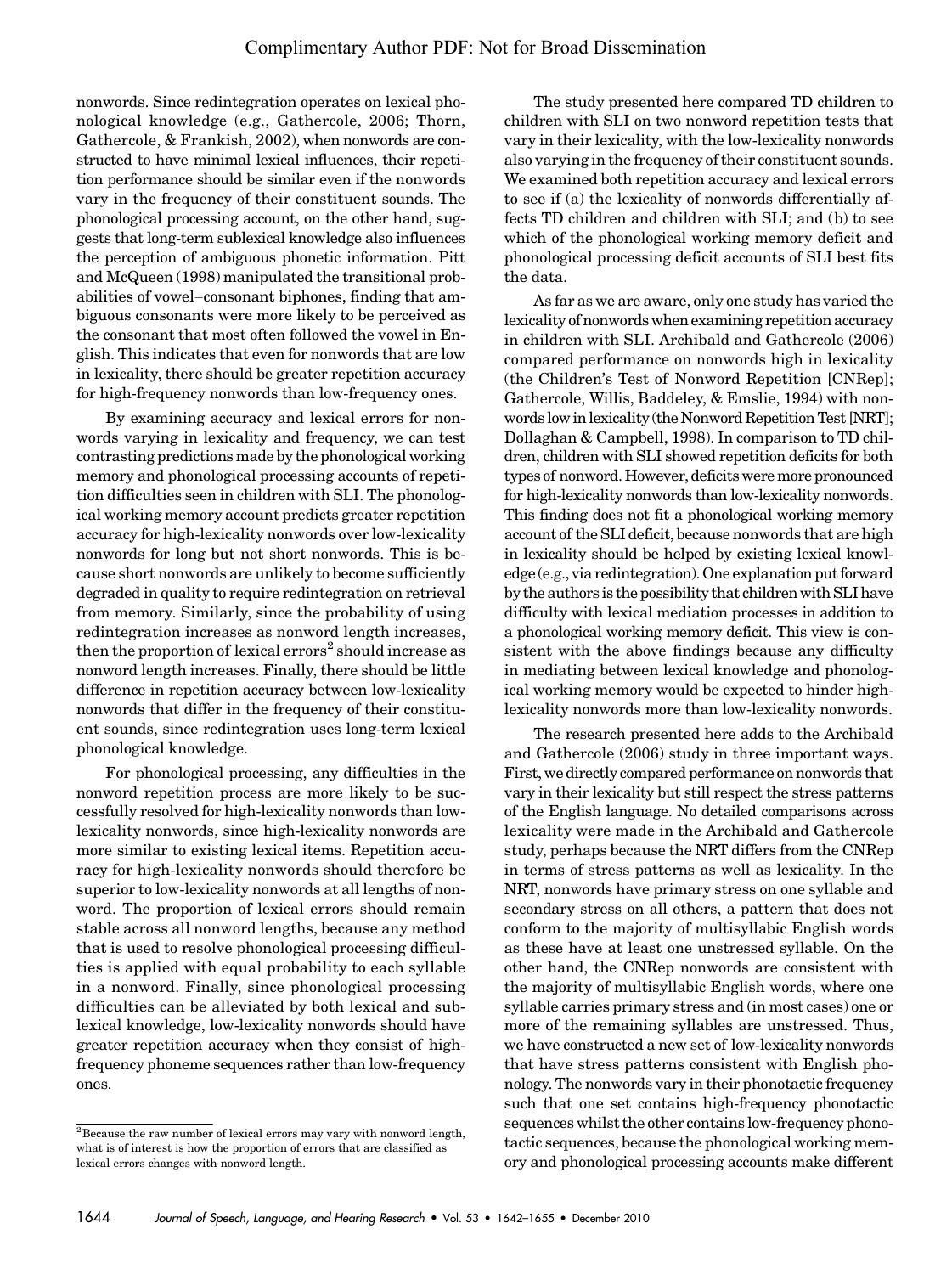predictions regarding the frequency characteristics of low-lexicality nonwords. Second, we used a narrower range of younger children—the Archibald and Gathercole study used children with SLI between the ages of 7 and 12 years, whereas the current study used only 5- and 6-year-olds. The vast majority of studies involving children with SLI use children of 7 years and above, so this study also provides further repetition information for younger SLI cohorts. Third, we included an analysis of lexical errors. Analyzing errors is informative about the underlying mechanisms involved in nonword repetition (e.g., Edwards & Lahey, 1998). As we showed previously, analyzing lexical errors in particular is a key way to pit the phonological working memory and phonological processing accounts of the SLI deficit against each other.

Although in this research, we explicitly tested two accounts of the repetition deficits seen in children with SLI, it should be borne in mind that any explanation of repetition deficits in SLI is likely to be multifaceted (as suggested by Archibald & Gathercole, 2006). For example, Gathercole (2006) recognized contributions from sources other than phonological working memory, such as the quality of phonological representations that are stored in memory. Chiat (2001, 2006) listed several areas of phonological processing that may be affected in children with SLI, while acknowledging that other areas, such as memory capacity, may also be affected. In this article, we establish which of phonological working memory or phonological processing is providing the primary contribution to repetition impairments in children with SLI.

The remainder of the article is as follows. First, we present the details of the nonword study together with information on the nonword sets. Second, we analyze both repetition accuracy and lexical errors across TD children and children with SLI. Third, we draw conclusions based on the results presented.

# Nonword Repetition Study

Eighteen children with SLI  $(5,7-6,7)$  [years;months];  $M = 6;1; 14$  boys, 4 girls) were recruited from a larger group of children identified as having a possible language impairment by speech and language therapists, educational psychologists, and special educational needs coordinators within the Nottingham and South Yorkshire areas of the United Kingdom. Three of the children had either undergone or were currently enrolled in speech and language therapy. All children met the criteria for SLI, scoring at least 1 standard deviation below the mean on at least two of four language tests included in the Clinical Evaluation of Language Fundamentals—Preschool, 2nd edition United Kingdom (CELF–Preschool 2 UK; Wiig, Secord, & Semel,  $2006$ <sup>3</sup> and scoring 85 or above on the combined score for the core tests of performance (i.e., nonverbal) IQ in the Wechsler Preschool and Primary Scale of Intelligence, 3rd edition United Kingdom (WPPSI–3 UK; Wechsler, 2002). The CELF–Preschool 2 UK language tests comprised the three core tests (sentence structure, word structure, and expressive vocabulary) plus recalling sentences. The WPPSI–3 UK performance IQ tests consisted of block design, matrix reasoning, and picture concepts. The children also completed a test of receptive vocabulary: the British Picture Vocabulary Scale—II (BPVS–II; Dunn, Dunn, Whetton, & Burley, 1997), and the diagnostic screening test of the Diagnostic Evaluation of Articulation and Phonology (DEAP; Dodd, Hua, Crosbie, Holm, & Ozanne, 2002). The screening test is a test of articulation that involves picture naming, where the names of the items depicted cover the majority of consonants, some clusters and a range of vowels. Only 4 children had difficulty in correctly speaking aloud the test items on the DEAP—with all 4 children replacing  $\theta$ / with /f/.

Eighteen TD children  $(5,7-6,6; M = 6,0; 9$  boys, 9 girls) were matched to the children with SLI first and foremost by age (within 2 months), then by school (same school where possible), and then by gender. All TD children matched the children with SLI for age, 72% were at the same school, and 72% were of the same gender. All children scored within normal ranges on all the language and IQ tests. Seventeen of the 18 children correctly named all test items on the DEAP, with one child replacing/ $\theta$ / with /f/. Further details of the cohorts can be found in Table 1.

### **Materials**

Materials High-lexicality nonwords.The CNRep has been shown to distinguish between TD children and children with SLI in a variety of studies (e.g., Archibald & Gathercole, 2006; Briscoe et al., 2001; Conti-Ramsden, 2003). It is for this reason that the CNRep was chosen as one of the nonword tests to administer to the children. The test consists of 40 nonwords: 20 single consonant  $(e.g., 'penol')$  and 20 clustered consonant (e.g., /'glistau/). For each nonword type, there are 5 nonwords of 2, 3, 4, and 5 syllables. The test is known to contain many nonwords that receive support from existing lexical and morphological knowledge (e.g., Archibald & Gathercole, 2006; Thal, Miller, Carlson, & Vega, 2005). For example, several of the nonwords contain lexical items (e.g., /ˈθιkəriː/,  $\lambda$ stppə'grætik $\lambda$  and several contain morphological markers (e.g.,  $\frac{1}{s}$ lædin $\frac{1}{s}$ ,  $\frac{1}{s}$ dopə $\frac{1}{s}$ leit $\frac{1}{s}$ ). Note that these nonwords have been split into two sets in the past (e.g., Briscoe

 ${}^{3}{\rm Two}$  of the 18 children were over 1.33  $SD$  below the mean (below the 10th centile) on two or more of the four subtests.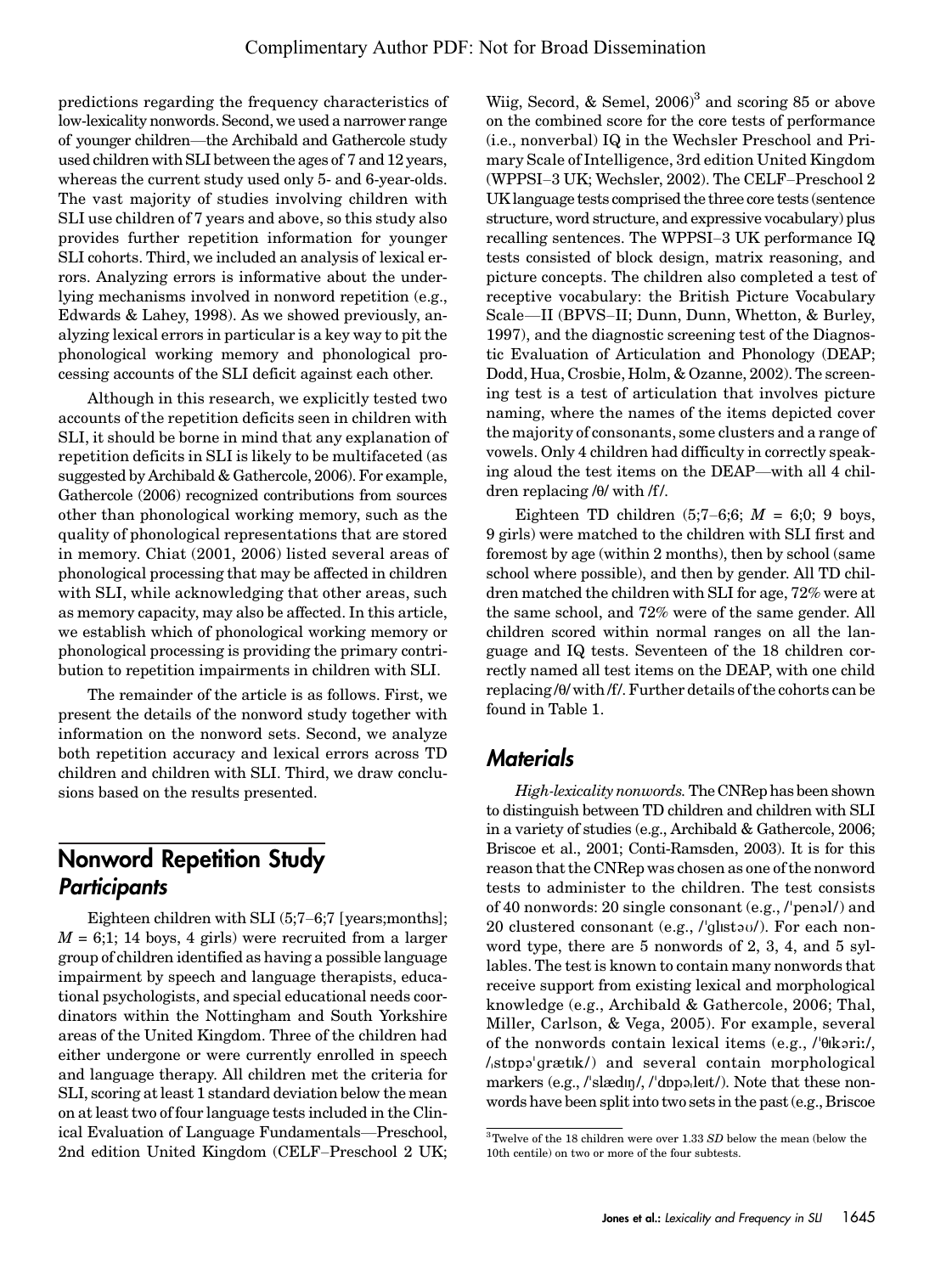Table 1. Test scores and ranges for children with specific language impairment (SLI) and typically developing children (TD). Each of the CELF–2 UK subtests is standardized around a mean performance of 10 with a standard deviation of 3. Scores on the WPPSI–3 UK and BPVS–II are standardized with a mean of 100 and a standard deviation of 15.

|                                          | TD                  |      | SLI                    |      |
|------------------------------------------|---------------------|------|------------------------|------|
| Test                                     | м                   | SD   | M                      | SD   |
| <b>CELF Sentence structure</b><br>Range  | 10.0<br>$8 - 15$    | 2.4  | 7.2<br>$6 - 9$         | .9   |
| <b>CELF Word structure</b><br>Range      | 11.1<br>$8 - 14$    | 2.1  | 6.9<br>$3 - 12$        | 2.4  |
| CELF Expressive vocabulary<br>Range      | 10.0<br>$7 - 13$    | 1.9  | 5.7<br>$4 - 7$         | 1.2  |
| <b>CELF Recalling sentences</b><br>Range | 11.7<br>8-16        | 2.2  | 6.6<br>$2 - 12$        | 2.0  |
| <b>WPPSI</b><br>Range                    | 106.7<br>$90 - 119$ | 8.0  | $93.8^\circ$<br>86-105 | 7.0  |
| <b>BPVS</b><br>Range                     | 111.0<br>99-138     | 10.1 | 94.2<br>62-111         | 11.7 |

Note. CELF = Clinical Evaluation of Language Fundamentals—Preschool, 2nd edition, UK; WPPSI = Wechsler Preschool and Primary Scale of Intelligence, 3rd edition, UK; BPVS = British Picture Vocabulary Scale—II.

a Although all IQ scores fall within normal ranges, slight discrepancies between children with SLI and TD children for nonverbal IQ are common (e.g., for Archibald & Gathercole, 2006: SLI = 103, TD = 114; for Munson, Kurtz, and Windsor, 2005: SLI = 95, TD = 106).

et al., 2001; Gathercole, 1995): wordlike and nonwordlike. However, even some of the nonwords considered nonwordlike contain lexical items and morphological markers (e.g., /'bænəu/, /pə'ner|ful/, /kən'træmpə<sub>l</sub>nist/; see also Estes, Evans, & Else-Quest, 2007). All the nonwords in the CNRep are therefore considered *high in* lexicality.

We omitted 5-syllable nonwords because we found that 5- to 6-year-old children had difficulty repeating nonwords of this length, leaving 30 nonwords in total. To ensure the child's attention was maintained, the nonwords were split into two blocks of 15. Nonwords were presented in the same random order as provided on the CNRep tape (Gathercole & Baddeley, 1996), but nonwords were converted to MP3 format for ease of administration. The presentation order of the two 15-nonword files was counterbalanced.

Low-lexicality nonwords. Two sets of single-consonant nonwords were developed: 18 low frequency and 18 high frequency, each comprising 6 nonwords of 2, 3, and 4 syllables. All of the new nonwords are single-consonant nonwords because children with SLI have difficulty in producing consonant clusters (e.g., Archibald & Gathercole, 2006; Briscoe et al., 2001; Marshall & van der Lely,

2009). Children with SLI are therefore expected to have difficulty repeating nonwords containing consonant clusters, irrespective of their lexicality or frequency.

The frequency of the nonwords was calculated based on biphone frequencies using a method similar to that used by Luce and colleagues (e.g., Jusczyk, Luce, & Charles-Luce, 1994; Vitevich et al., 1997; Vitevich & Luce, 1998), but using the Children's PrintedWord Database (CPWD, a database of word frequencies based on 5- to 9-year-old children; see www.essex.ac.uk /psychology/cpwd; Masterson, Stuart, Dixon, & Lovejoy, 2010) instead of online dictionaries to ensure frequencies based on children's language use. High-frequency nonwords had an average biphone frequency of  $4,538$  (range  $1,225-13,148$ ); low-frequency nonwords had an average biphone frequency of 1,067 (range 3–2,843). No syllables contained any morphological markers or monosyllabic words that were in the CPWD.

All nonwords conformed to the phonotactics of (Standard British) English. Differences in the spoken duration and vocalic complexities of low- and high-frequency nonwords were kept to a minimum by ensuring that all nonwords comprised only one long vowel, to be found in the primary stressed position. All nonwords had exactly one (simple) coda consonant, to be found in the last syllable, whereas all other syllables had a simple CV structure.

To ensure that any potential difficulty in producing a nonword of a particular length would result from the added syllable(s) rather than from any extra phonemic complexity, nonwords at each length comprised the shorter nonword plus an extra syllable, for example, /ˈfiːsəd /, /ˈfiːsəˌdɪv/, and /dəˈfiːsəˌdɪv/. Stress patterns were consistent at each length—strong–weak, strong– weak–strong, and weak–strong–weak–strong for 2, 3, and 4 syllables, respectively.

The 36 nonwords were split into three groups of 12, ensuring that each group contained only one nonword from each component set (e.g.,  $/t$ [aigəf/,  $/t$ [aigə $_1$ fib/, and /jəttʃaiɡəsfIb/ were placed in different groups), an equal number of nonwords containing low-frequency and highfrequency phonotactic sequences, and an equal number of 2, 3, and 4 syllable nonwords. One randomized order for each group of 12 nonwords was recorded onto a Sony ICD-MX20 digital voice dictaphone by a researcher who was native to the Nottingham area. Nonwords were converted to MP3 format using Sony Digital Voice Editor, version 3.1, and edited using Audacity to produce six files: one for each of the three sets of 12 nonwords and the reverse order of each of the three. For each file, nonwords were succeeded by a 3-s period of silence, as per the CNRep nonwords. Each sound file was preceded by a set of instructions consistent with those of the CNRep and as follows: "Hello, in a few seconds you will hear a funny made-up word. Please say the word aloud yourself as soon as you hear it."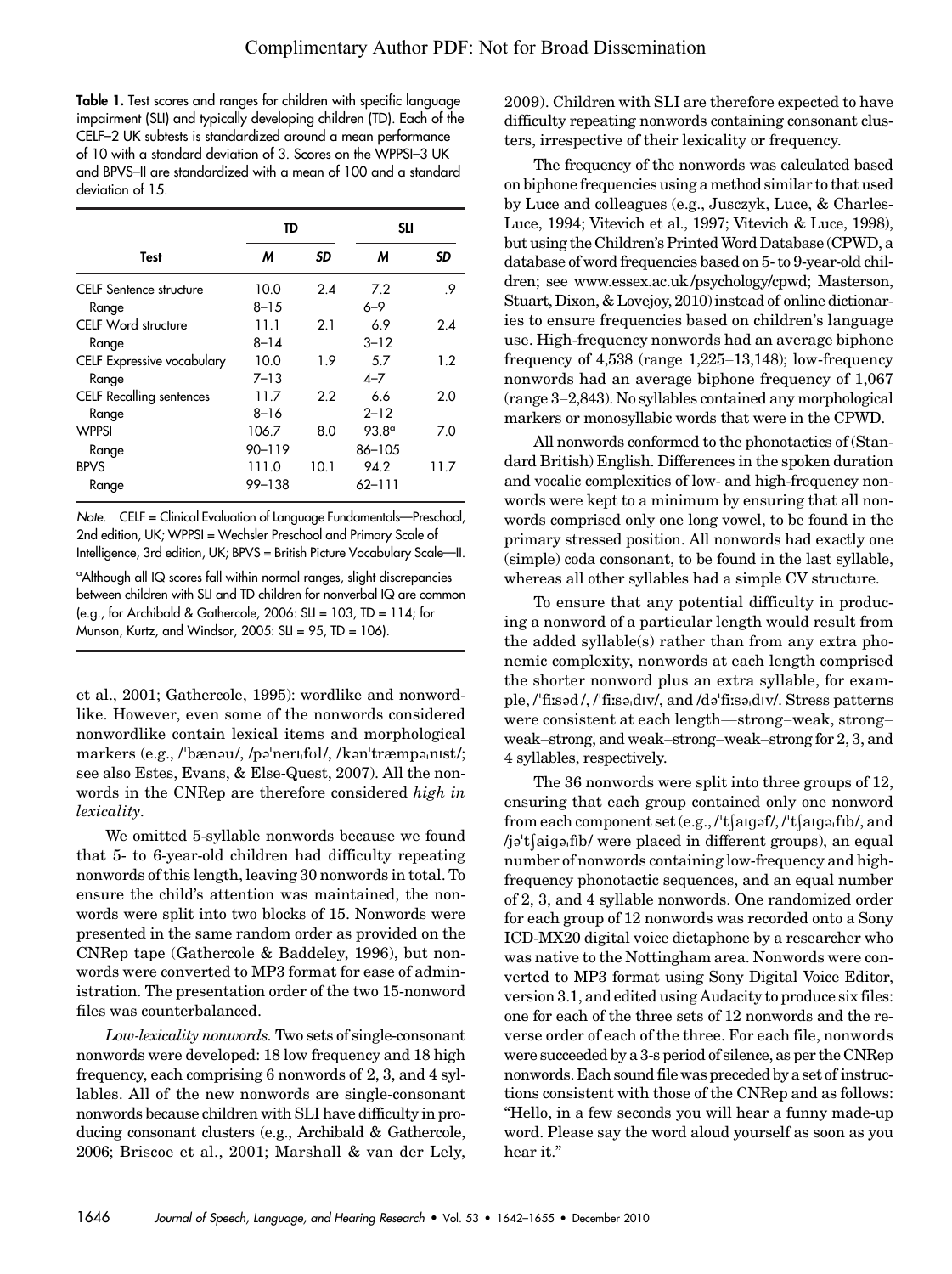Given that the high-lexicality nonwords had previously been separated into wordlike and nonwordlike sets, we confirmed that the newly created low-lexicality nonwords were perceived as nonwordlike in comparison to all of the high-lexicality nonwords. Eleven adults were presented with the spoken form of all nonwords and rated them for wordlikeness on a 7-point Likert scale  $(1 = not$ wordlike,  $7 = worldlike$ ). The low-lexicality nonwords were perceived as being significantly less wordlike than the high-lexicality nonwords (low lexicality,  $M = 2.32$ ,  $SD =$ 0.61; high lexicality,  $M = 4.61$ ,  $SD = 0.74$ ,  $t(10) = 10.53$ ,  $p < .001$ . Furthermore, if only the nonwordlike set of high-lexicality nonwords is considered (see Gathercole, 1995), the low-lexicality nonwords were still perceived as significantly less wordlike (nonwordlike,  $M = 3.97$ ,  $SD = 0.65, t(10) = 9.52, p < .001.$ 

For both the high-lexicality (CNRep) and low-lexicality (new nonword) tests, group status (SLI or TD) was an independent variable. Within tests, the independent variables for high-lexicality nonwords were nonword type (single or clustered consonant) and nonword length (2, 3, or 4 syllables); for low-lexicality nonwords they were frequency (high or low) and nonword length (2, 3, or 4 syllables). In all cases, the dependent variables were the accuracy of the repetition and whether a repetition resulted in a lexical error.

## **Procedure**

The study was ethically approved by the School Ethics Research Committee at Nottingham Trent University. All children were assessed on a one-to-one basis in a quiet room within the school and away from their classroom. Testing normally comprised three separate 15-min sessions spread across several days or weeks (depending on the school and availability of the children). However, on occasion more testing sessions were required (e.g., if all tests for a session could not be completed within a reasonable timescale). Where possible, we ensured that there was at least a 4-day interval between testing sessions for the low- and high-frequency nonword sets because these overlapped in syllable content.

The first testing session involved the CELF– Preschool, the second involved the WPPSI–3 UK, and the third involved the BPVS–II and the DEAP. Administration of the nonword tests was distributed across testing sessions, ensuring that where possible only one block from each set of nonwords was presented in a single session. Nonword stimuli were played from a Sony ICD-MX20 digital voice dictaphone (Memory Stick Digital Recorder) through Creative TravelDock 900 Portable speakers. Responses were recorded onto a Sony ICD-MX20 digital voice dictaphone for later transcription.

# **Results**

Nonword repetitions were transcribed in their phonemic form by the third author. For children who replaced  $\theta$  with  $\beta$  in the DEAP, either of these phonemes was allowed as a correct repetition of a  $\theta$  target. A random sample of 15% was transcribed by a researcher who was experienced in transcribing nonwords but who was not working on this project. Phoneme-by-phoneme interrater reliability was 90.7% for the high-lexicality nonwords and 85.4% for the low-lexicality nonwords.

For the accuracy data, phoneme additions were ignored in accordance with previous literature on repetition analyses of children (e.g., Archibald & Gathercole, 2006; Dollaghan & Campbell, 1998). Nil responses (0.02% of responses) were coded as errors. For the error data, a lexical error was recorded if one or more syllables in a nonword were changed to a syllable(s) that occurred as a lexical item(s) in the CPWD. For all analyses, inaudible responses (0.01% of responses) were ignored.

We first consider the repetition accuracy results of the high-lexicality and low-lexicality nonwords in turn, to illustrate any differences between the TD children and the children with SLI for each nonword set. We then compare the nonword sets to test the repetition accuracy and lexical error predictions that were derived from the phonological working memory and phonological processing accounts of the SLI deficit.

High-lexicality nonwords. Figure 1 shows the accuracy data for the high-lexicality nonwords for both the children with SLI and the TD children, and Table 2 shows the data expressed numerically. A 2 (group status: SLI or  $TD) \times 2$  (nonword type: single or clustered)  $\times 3$  (nonword length: 2, 3, or 4 syllables) mixed-design analysis of variance (ANOVA) was performed on the data, with group status as the only between-subjects variable. Consistent with all of the research involving this nonword set (e.g., Archibald & Gathercole, 2006; Briscoe et al., 2001; Gathercole & Baddeley, 1990), TD children repeated nonwords more accurately than children with SLI,  $F(1, 34) =$ 21.93,  $p < .001$ ,  $\eta_p^2 = .39$ ; single consonant nonwords were repeated more accurately than clustered consonant nonwords,  $F(1, 34) = 57.93, p < .001, \eta_p^2 = .63$ ; and repetition accuracy decreased as nonword length increased,  $F(2, 68)$  =  $81.09, p < .001, \eta_p^2 = .71.$ 

There was also an interaction between group status and nonword type,  $F(1, 34) = 4.96, p = .033, \eta_{\rm p}^{\rm 2} = .13.$  As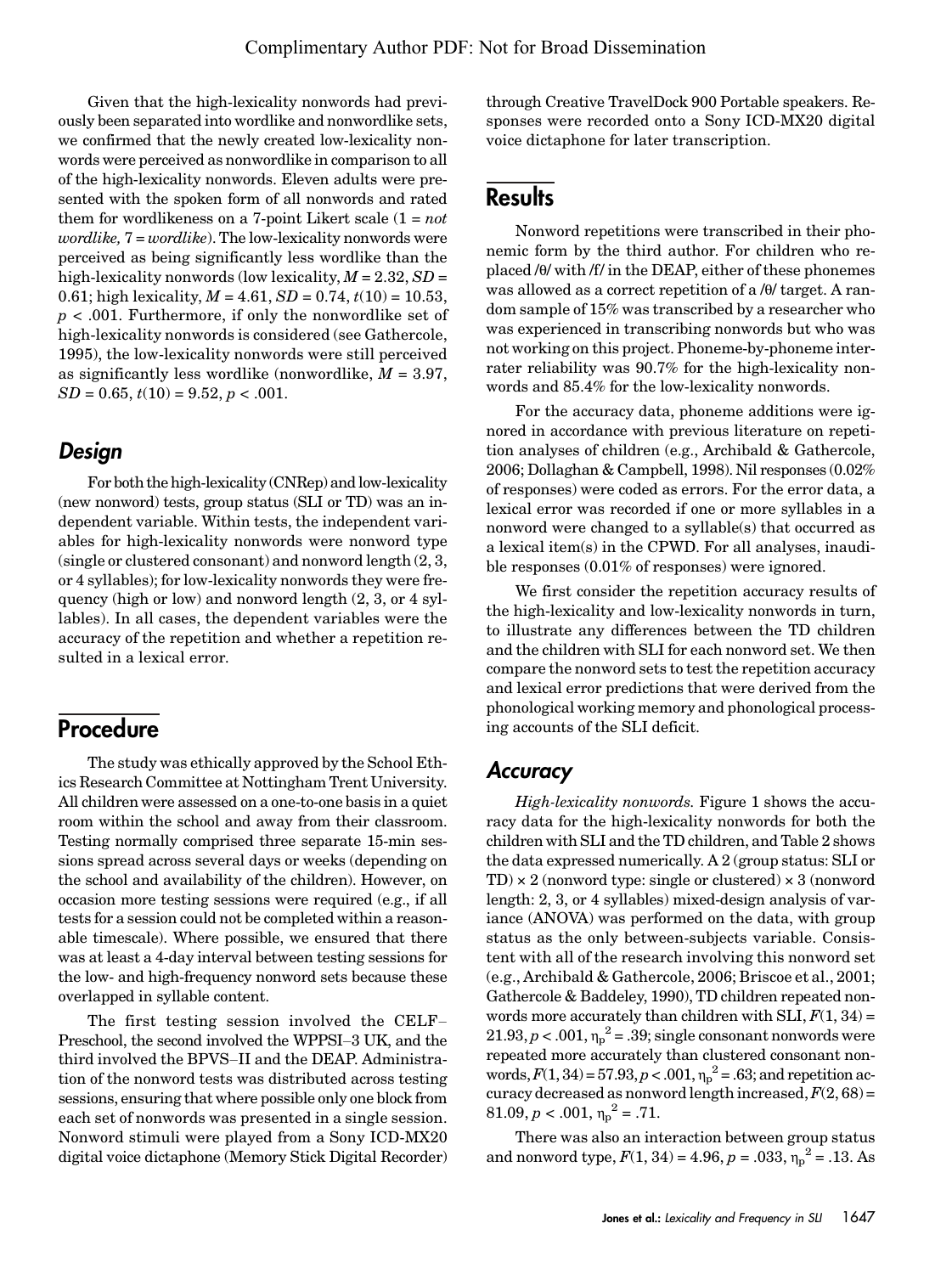Figure 1. Nonword repetition accuracy (%) for high-lexicality nonwords, for the TD children and children with SLI. Error bars indicate standard error. Label key for x-axis: Letters indicate nonword type ( $S = \text{single}, C = \text{clustered}$ ); numbers indicate how many syllables are in the nonword. For example, S2 represents 2-syllable, single-consonant nonwords.



Figure 1 shows, children with SLI had a much larger deficit for clustered consonant nonwords than single consonant nonwords, while this was less so for TD children (single-consonant nonwords: 59% accuracy for TD children, 46% for children with SLI; clustered-consonant nonwords: 45% accuracy for TD children, 21% for children with SLI). This is consistent with previous research showing that children with SLI have difficulty in producing consonant clusters (e.g., Gallon, Harris, & van der Lely, 2007; Marshall & van der Lely, 2009). None of the other pairwise interactions were significant ( $p = .181$  or greater).

There was also a three-way interaction,  $F(2, 68) =$ 9.18,  $p < .001$ ,  $\eta_p^2 = .21$ . We further analyzed this interaction by conducting post hoc  $t$  test comparisons between the TD children and the children with SLI for each nonword type and nonword length (with  $p$  set to .008 to cater for familywise error rates). Children with SLI had significantly lower repetition accuracy on all but 2- and 3-syllable single consonant nonwords. This finding mirrors that of Briscoe and colleagues (2001) and shows that children with SLI have much clearer repetition deficits for long and complex nonwords.

Low-lexicality nonwords. Figure 2 shows the accuracy data for low-lexicality nonwords for both the children with SLI and the TD children. Since 4-syllable repetition performance is at floor level for children with SLI, a 2 (group status: SLI or TD)  $\times$  2 (frequency: high or low)  $\times$  2 (nonword length: 2 or 3 syllables) mixed-design ANOVA was performed on the data. As with high-lexicality nonwords, repetition accuracy decreased as nonword length increased,  $F(1, 34) = 34.79, p < .001, \eta_p^2 = .51$ , and TD children repeated nonwords more accurately than children with SLI,  $F(1, 34) = 23.02, p < .001, \eta_p^2 = .40$ . There was also higher repetition accuracy for nonwords containing high-frequency phoneme sequences over nonwords containing low-frequency ones,  $F(1, 34) = 12.15$ ,  $p = .001$ ,  $\eta_{\rm p}^{\ \, 2} = .26.$ 

There were no pairwise interactions (all  $ps = .100$  or greater)—an important finding because this indicates that children with SLI were performing below TD children across the board rather than matching the children for some of the shorter nonwords, as in the high-lexicality nonword data. However, the three-way interaction was very close to significance,  $F(1, 34) = 4.11$ ,  $p = .051$ ,  $\eta_p^2 = .11$ . As with the high-lexicality nonwords, we analyzed this interaction further by conducting post hoc  $t$ -test comparisons (with p set to .013 to cater for familywise error rates). Since children with SLI show a deficit on all types of nonword, we compared performance between nonwords containing high-frequency phoneme sequences and nonwords containing low-frequency ones, for both groups of children and for both lengths of nonword. For TD children, there was significantly greater repetition accuracy for nonwords containing high-frequency phoneme sequences than nonwords containing low-frequency phoneme sequences for 3-syllable but not 2-syllable nonwords. Children with

Table 2. Means and standard deviations (in parentheses) for the two nonword repetition tests, for both accuracy and lexical error. All numbers represent percentages.

|                   | <b>Accuracy</b>  |                       |                            |               | Lexical error         |               |                            |               |
|-------------------|------------------|-----------------------|----------------------------|---------------|-----------------------|---------------|----------------------------|---------------|
| Nonword<br>length | Single consonant |                       | <b>Clustered consonant</b> |               | Single consonant      |               | <b>Clustered consonant</b> |               |
|                   | TD               | <b>SLI</b>            | TD                         | <b>SLI</b>    | TD                    |               | <b>SLI</b>                 |               |
| 2 syllable        | 66.67 (15.34)    | 70.00 (15.72)         | 68.89 (18.44)              | 37.78 (32.82) | 68.73 (41.33)         | 56.23 (35.32) | 75.85 (18.23)              | 49.48 (13.78) |
| 3 syllable        | 63.33 (23.01)    | 50.28 (20.47)         | 44.17 (21.85)              | 20.00 (16.80) | 32.70 (24.01)         | 27.45 (9.54)  | 62.92 (21.93)              | 56.70 (9.64)  |
| 4 syllable        | 45.56 (17.90)    | 16.67 (17.15)         | 22.22 (20.45)              | 5.56 (9.21)   | 29.16 (27.48)         | 38.55 (7.45)  | 36.58 (26.97)              | 45.68 (20.09) |
|                   |                  | <b>High frequency</b> |                            | Low frequency | <b>High frequency</b> |               | Low frequency              |               |
| 2 syllable        | 70.92 (19.80)    | 49.07 (25.39)         | 59.26 (25.71)              | 33.33 (25.56) | 23.62 (19.79)         | 23.37 (13.72) | 24.49 (27.87)              | 27.08 (28.97) |
| 3 syllable        | 57.59 (21.20)    | 17.13 (19.06)         | 44.08 (22.54)              | 21.76 (20.44) | 32.38 (25.02)         | 41.43 (20.10) | 47.74 (19.27)              | 47.34 (13.41) |
| 4 syllable        | 23.15 (19.08)    | 0.93(3.93)            | 19.07 (20.06)              | 3.89(9.45)    | 51.71 (18.94)         | 43.35 (8.43)  | 43.83 (16.16)              | 45.14 (14.11) |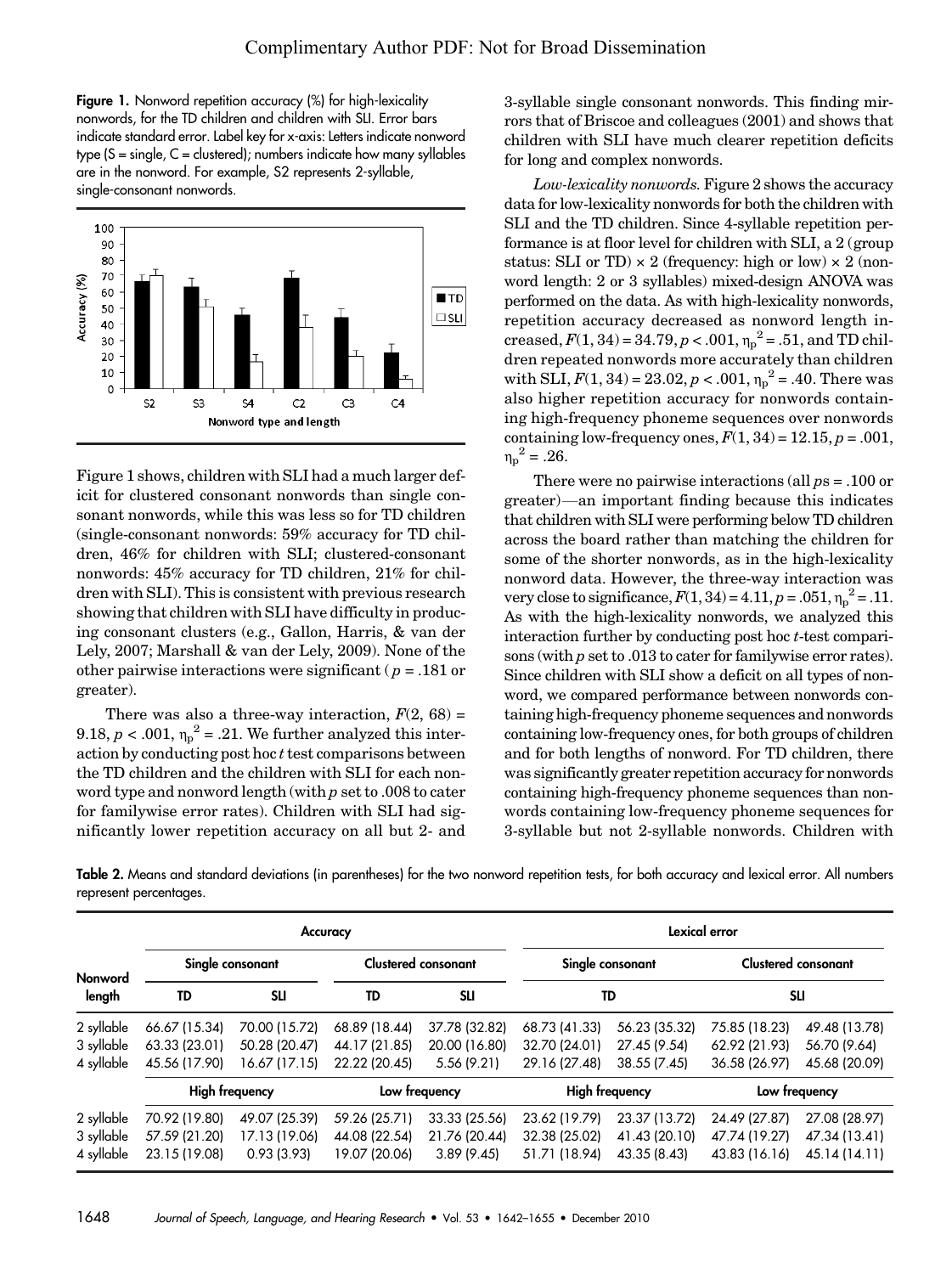Figure 2. Nonword repetition accuracy (%) for low-lexicality nonwords, for the TD children and children with SLI. Error bars indicate standard error. Label key for x-axis: Letters indicate nonword type (H = high frequency, L = low frequency); numbers indicate how many syllables are in the nonword. For example, H2 represents 2-syllable, high-frequency nonwords.



SLI, on the other hand, showed significantly greater repetition accuracy for nonwords containing high-frequency phoneme sequences than nonwords containing low-frequency phoneme sequences for 2-syllable but not 3-syllable nonwords. The impact of frequency on repetition performance appears to be linked to the length of the stimuli. For TD children, repeating 2-syllable nonwords is relatively easy and hence no effect of frequency is seen; however, the increase in task difficulty from 2- to 3-syllable nonwords is sufficient to allow frequency effects to emerge. For children with SLI, task difficulty is sufficiently high for 2-syllable nonwords that a frequency effect is seen at this length. This view is supported by the data at higher nonword lengths, where further increases in task difficulty lead to a complete breakdown in performance. For children with SLI, performance starts to hit floor at 3 syllables (where the highest score in any condition is 22%), and for TD children, performance starts to hit floor at 4 syllables (where the highest score in any condition is 23%).

The separate analyses for each of the two nonword sets show that children with SLI matched the performance of TD children for some of the simpler and shorter high-lexicality nonwords, whereas children with SLI showed impaired performance on all of the low-lexicality nonwords—regardless of length and frequency. This is an issue we turn to in the next section, where accuracy and lexical errors are examined across the nonword sets in order to test competing hypotheses regarding the SLI deficit.

In order to match high and low-lexicality nonwords as closely as possible (so that any effects seen are due to lexicality rather than other factors), we compared singleconsonant, high-lexicality nonwords to high-frequency, low-lexicality nonwords. All of the low-lexicality nonwords are constructed to be single consonant, providing a close match for syllabic structure. High- rather than low-frequency, low-lexicality nonwords are the closest match to the single-consonant, high-lexicality nonwords for frequency.

Analyses are based on 2- and 3-syllable nonwords, because performance for 4-syllable, high-frequency, lowlexicality nonwords is at floor. Comparing 2- and 3-syllable nonwords still constitutes a good test of the predictions of the phonological working memory account. Previous studies have used the finding that long nonwords (3 syllables or more) show a larger deficit in repetition performance than short nonwords (2 syllables or fewer) as support for an impairment to phonological working memory—when using older children than those used in the study presented here, and for both low-lexicality nonwords (e.g., Ellis Weismer et al., 2000) and highlexicality nonwords (e.g., Archibald & Gathercole, 2006).

Accuracy. A 2 (group status: TD or SLI)  $\times$  2 (lexicality: high or low)  $\times$  2 (nonword length: 2 or 3 syllables) mixed-design ANOVAwas performed on the data. We focused on effects involving lexicality, since effects involving the other variables have already been considered. There was a significant effect of lexicality,  $F(1, 34) =$ 18.67,  $p < .001$ ,  $\eta_p^2 = .35$ , indicating that high-lexicality nonwords were repeated more accurately than lowlexicality nonwords. Although there was no three-way interaction,  $F(1, 34) = 0.05$ ,  $p = .830$ ,  $\eta_p^2 = .01$ , there was an interaction between lexicality and group status,  $F(1, 34) =$ 16.73,  $p < .001$ ,  $\eta_p^2 = .33$ . For TD children, repetition accuracy was 65% for high-lexicality nonwords versus 64% for low-lexicality nonwords; for children with SLI, repetition was 60% and 33%, respectively. While TD children's performance was stable across the high- and low-lexicality nonwords, this was in stark contrast to the children with SLI: For children with SLI, repetition performance was similar to TD children for high-lexicality nonwords but was significantly poorer for low-lexicality nonwords. However, it should be noted that lexicality did have an effect in TD children for 4-syllable nonwords, where high-lexicality nonwords had a greater repetition accuracy than low-lexicality nonwords,  $t(17) = 4.00$ ,  $p = .001$ .

There was also an interaction between nonword test and nonword length,  $F(1,34) = 4.68$ ,  $p = .038$ ,  $\eta_p^2 = .12$ . The pattern of means indicates that the decline in performance from 3-syllable high-lexicality nonwords to 3-syllable low-lexicality nonwords was greater than that for 2-syllable nonwords. That is, 3-syllable nonwords were more affected by lexicality than 2-syllable nonwords.

Figure 3 shows individual repetition accuracy for each of the two nonword tests, for both the TD children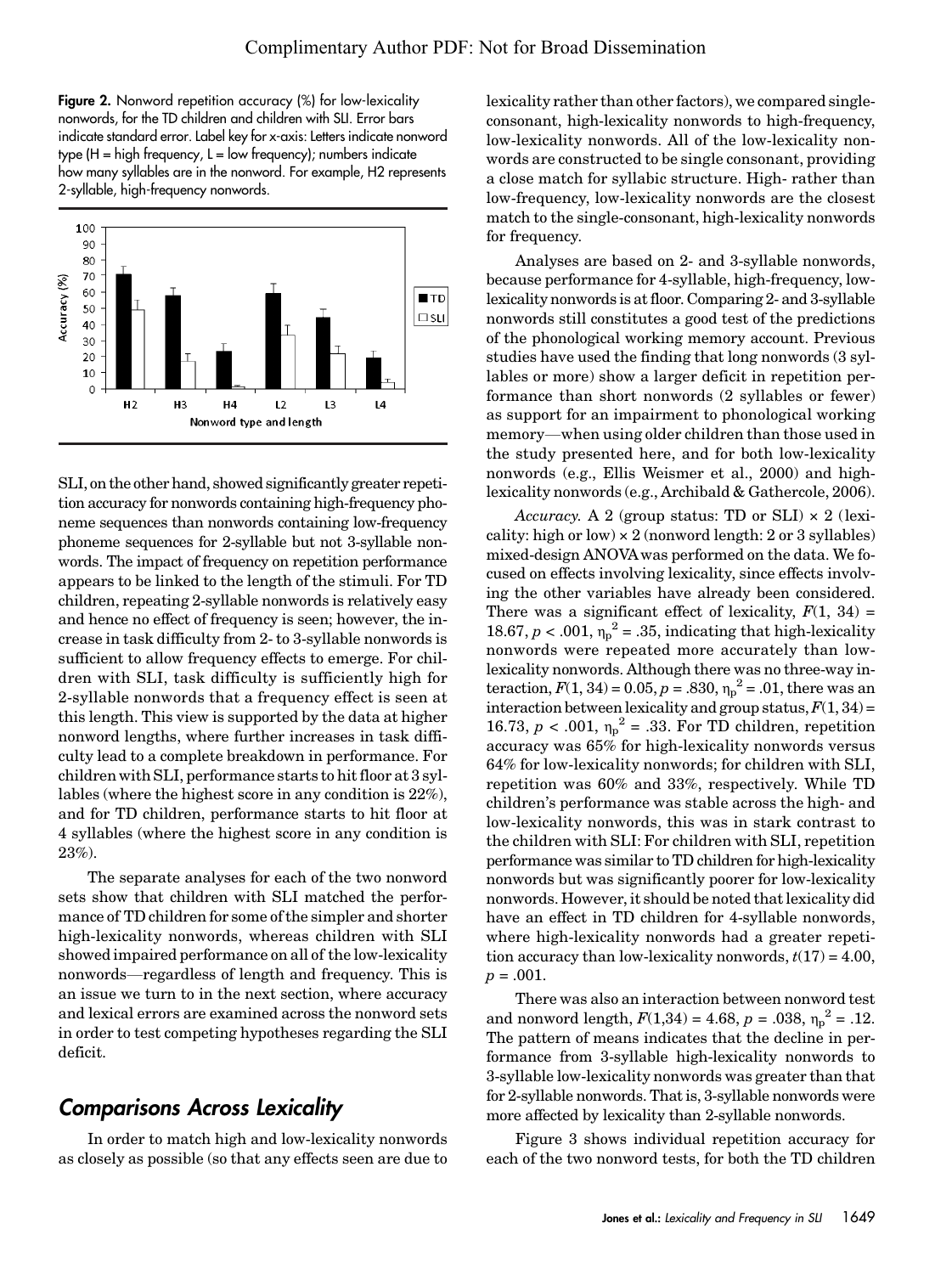



and the children with SLI. The accuracy data in the figure emphatically support the aforementioned statistics at the level of individual children. For TD children, 6 showed a higher repetition accuracy ( larger than 5% differential) for high-lexicality nonwords over low-lexicality ones; 8 showed little difference; and 4 showed a higher repetition accuracy for low-lexicality nonwords over high-lexicality ones. However, the children with SLI show a different pattern: 14 showed a higher repetition accuracy for highlexicality nonwords over low-lexicality ones; 3 showed little difference; and 1 showed a higher repetition accuracy for low-lexicality nonwords over high-lexicality ones.

Lexical errors. Error analyses are based on items rather than participants because of variation across participants in the number of errors made. Figure 4 shows the percentage of repetition errors that involve a lexical error,<sup>4</sup> across nonword types and lengths, for the TD children and the children with SLI. A lexical error is defined as an error in nonword repetition that involves changing a nonsense syllable(s) to a lexical syllable(s). In order to qualify as being lexical, syllables must occur as words in the CPWD. That is, we accepted as a lexical error only those responses that we expected to be in the child's vocabulary.

A 2 (group status: TD or SLI)  $\times$  2 (nonword type: high lexicality or low lexicality)  $\times$  2 (nonword length: 2 or 3 syllables) mixed-design ANOVAwas carried out on the data. Importantly, there was no effect or interaction involving group status ( $p = .406$  or greater), showing that TD children and children with SLI were no different in terms of the proportion of their errors that contained a lexical error. There was also no effect of nonword length,  $F(1, 18) = 0.57, p = .460, \eta_{\rm p}^2 = .15$ , showing that the proportion of lexical error remained stable across length. There was a main effect of nonword type,  $F(1, 18) = 4.79$ ,  $p = .042$ ,  $\eta_p^2 = .21$ . As Figure 4 shows, there was a higher proportion of lexical errors for high-lexicality nonwords than for those of low lexicality.

However, there was an interaction between nonword type and nonword length,  $F(1, 18) = 9.72, p = .002, \eta_p^2 =$ .42. This is particularly revealing, because it reflects the fact that 2-syllable, high-lexicality nonwords result in more lexical errors than 2-syllable, low-lexicality nonwords, whereas the error rates for 3-syllable nonwords are comparable. Given the exceptionally high rates of lexical error for 2-syllable, high-lexicality nonwords, we examined the number of lexical neighbors for each syllable in a nonword (where a neighbor was defined as a syllable in a nonword that differed from a lexical item in the CPWD by the addition, deletion, or substitution of one phoneme). Syllables in 2-syllable, high-lexicality nonwords had an average of 15.3 neighbors, compared with



Figure 4. Percentage lexical errors, by nonword type and length, and for TD children and children with SLI.

<sup>4</sup>Erroneous repetitions involving a lexical error / (Erroneous repetitions involving a lexical error + Erroneous repetitions not involving a lexical error).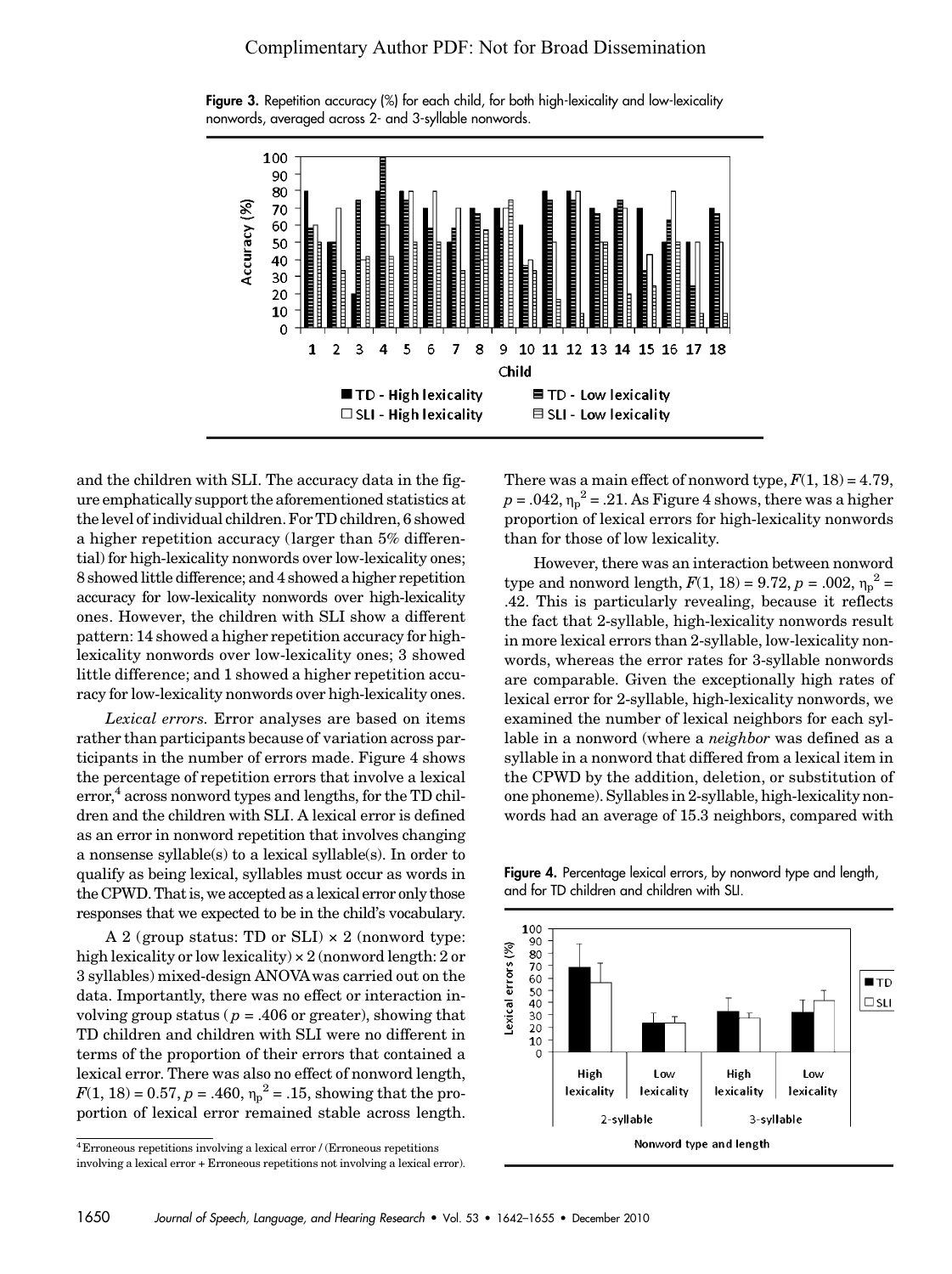10.6 for 3-syllable, high-lexicality nonwords, and 8.9 and 7.6 for 2-syllable and 3-syllable, low-lexicality nonwords, respectively. It is neighborhood size rather than item length or lexicality that seems to govern the extent to which children make lexical errors.

Figure 5 shows the percentage of errors that were classified as lexical errors for each child, for both the high-lexicality and low-lexicality nonwords. For both TD children and children with SLI, 11 children showed a greater number of lexical errors for high-lexicality nonwords over low-lexicality nonwords, 2 showed little difference, and 5 showed a greater number of lexical errors for low-lexicality nonwords over high-lexicality nonwords. Both groups of children therefore showed a greater propensity to make lexical errors in high-lexicality nonwords than low-lexicality nonwords. As the previous analysis showed, this was primarily caused by the 2-syllable, highlexicality nonwords.

### **Discussion**

We compared TD children to children with SLI on two tests of nonword repetition varying in their lexicality. For the simplest of high-lexicality nonwords, there were no differences in repetition accuracy between TD children and children with SLI. Once nonwords were stripped of lexical influences, however, children with SLI showed a deficit on all nonwords compared to TD children. An analysis of the proportion of errors that were lexical in nature showed that TD children and children with SLI relied on their lexical knowledge to the same extent irrespective of the type or length of the nonword. For nonwords that were low in lexicality, there was greater repetition accuracy for nonwords containing high-frequency

phoneme sequences than for nonwords containing lowfrequency phoneme sequences.

One potential explanation we considered for the relative difficulty in producing nonwords for children with SLI was an impairment in phonological working memory. For repetition accuracy, a deficit in phonological working memory should have no effect on performance for short nonwords differing by lexicality because these nonwords do not become degraded in quality. Long nonwords, on the other hand, will undergo redintegration—and thus long high-lexicality nonwords should have superior repetition accuracy than long low-lexicality nonwords by virtue of their increased overlap with long-term lexical phonological knowledge. When considering only lowlexicality nonwords, since redintegration operates on lexical phonological knowledge, there should be no difference between low-lexicality nonwords that contain high-frequency phoneme sequences as opposed to those containing low-frequency phoneme sequences. For lexical errors, redintegration is more likely to apply to long nonwords than short nonwords because long nonwords are more likely to be subjected to decay—and therefore long nonwords were predicted to show proportionally more lexical errors. In the current study, the accuracy and lexical error predictions of the phonological working memory account find little support.

An alternative account of repetition deficits in children with SLI is a difficulty in processing phonological information. If children with SLI have difficulty processing speech input, then this will affect every nonword irrespective of its length. However, when nonwords are high in lexicality, long-term lexical phonological knowledge can help the child to correctly identify the nonword, whereas when nonwords are low in lexicality, long-term

Figure 5. Percentage lexical errors produced by each child, averaged across 2- and 3-syllable, single-consonant, high-lexicality nonwords and 2- and 3-syllable, high-frequency, low-lexicality nonwords.

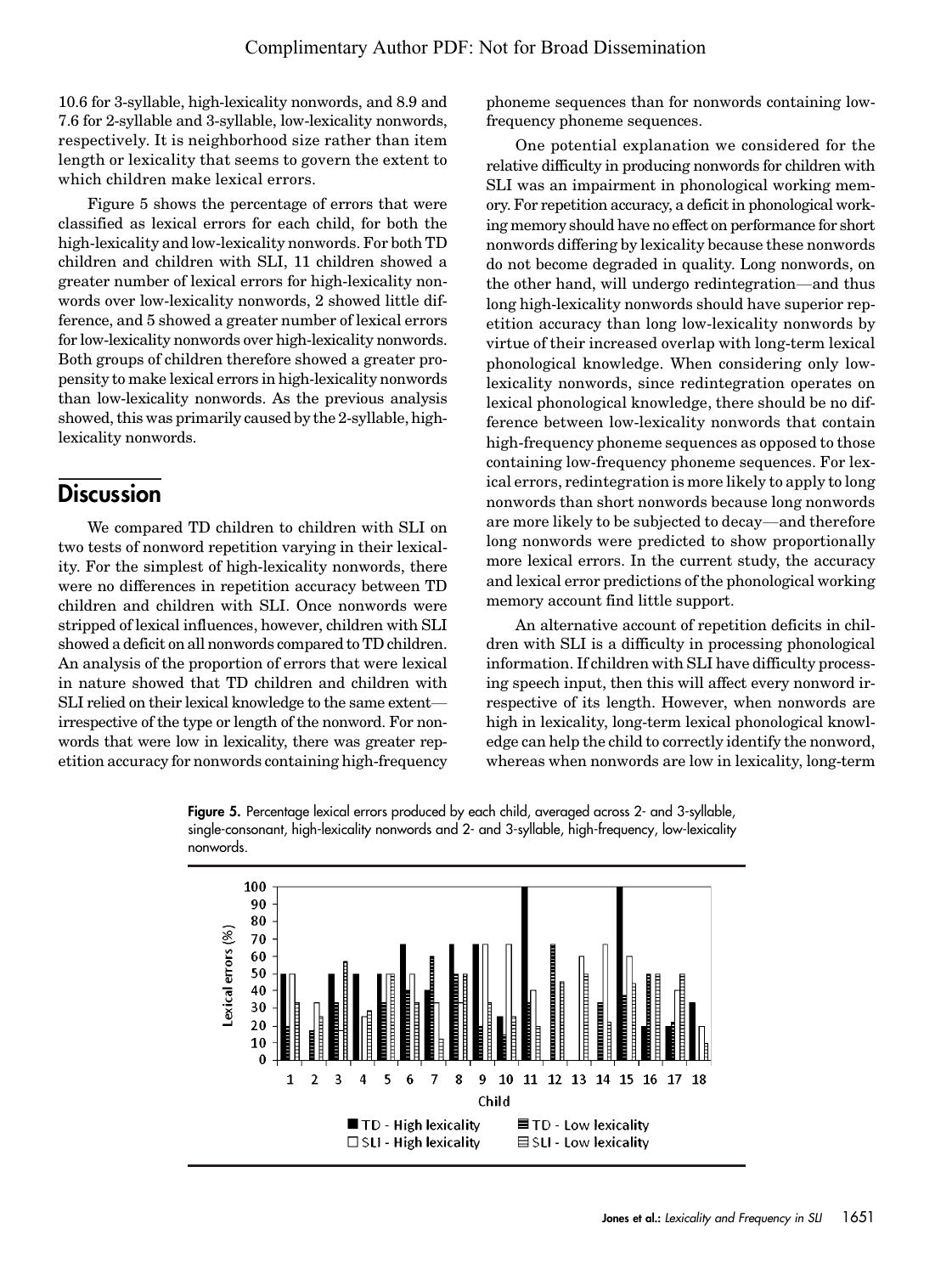lexical phonological knowledge cannot be relied upon to the same extent. High-lexicality nonwords were therefore expected to show greater repetition accuracy than low-lexicality nonwords. Since sublexical phonological knowledge is also used to disambiguate spoken input, when nonwords are low in lexicality there should still be an effect of frequency. Low-lexicality nonwords containing high-frequency phoneme sequences were therefore expected to show greater repetition accuracy than nonwords containing low-frequency phoneme sequences. For lexical errors, any method that is used to decipher an impaired phonological representation is applied equally to each syllable in the speech input. Proportionally, therefore, lexical errors were predicted to remain stable across nonword type and nonword length. In the current study, both the accuracy and lexical error results support the predictions from the phonological processing account.

The phonological processing account can also readily explain other effects that are seen in our data. For repetition accuracy, one important finding is the interaction between the lexicality of a nonword and its length—as length increased, the difference in repetition accuracy between low- and high-lexicality nonwords also increased. Let us assume that, for high-lexicality nonwords, any phonological processing difficulties can be resolved using longterm lexical phonological knowledge with a probability of 0.9 per syllable in a nonword. Low-lexicality nonwords have less similarity with long-term lexical phonological knowledge and therefore have only a 0.7 chance of success per syllable. For high-lexicality nonwords, there would be an 81% chance that long-term lexical phonological knowledge is successful in correctly resolving any processing problems for 2-syllable nonwords  $(0.9 \times 0.9 =$ 0.81), reducing to 66% for 4-syllable nonwords  $(0.9 \times 0.9 \times$  $0.9 \times 0.9 = 0.66$ . For low-lexicality nonwords, the chances of success would be 49% and 24% for 2- and 4-syllable nonwords, respectively (a 32% difference for 2-syllable nonwords and a 42% difference for 4-syllable nonwords; see also Bowey, 2006; Brown & Hulme, 1995). The phonological processing account therefore predicts that the difference in repetition accuracy between high-lexicality and low-lexicality nonwords will increase with nonword length, consistent with our results. Length is clearly a factor in the repetition performance of both TD children and children with SLI, but the effect of length is mediated by the lexicality of the nonwords involved.

We also found that length played a role in the performance of low-lexicality nonwords that varied in the frequency of their constituent sounds. TD children showed no significant difference in their repetition accuracy for 2-syllable nonwords that contained high-frequency versus low-frequency phoneme sequences, yet they did for 3-syllable nonwords. Again, this can be explained via phonological processing. For example, repetition of a syllable containing high-frequency phoneme sequences may have a probability of 0.85 for accurate repetition, whereas repetition of a syllable containing low-frequency phoneme sequences may have a probability of 0.75. This would mean that accurate repetition of 2-syllable nonwords comprising high-frequency phoneme sequences would be 72%  $(0.85 \times 0.85 = 0.72)$  compared to 56%  $(0.75 \times 0.75 = 0.56)$ for 2-syllable nonwords containing low-frequency phoneme sequences (TD children's accuracy was 71% and 59%). For 3-syllable nonwords, accuracy would be 61% and 42%, respectively (TD children's accuracy was 58% and 44%). The repetition performance of children with SLI may be explained in a similar way. The effect of nonword length is therefore also mediated by sublexical knowledge—in this case, the frequency of the constituent biphones that make up nonwords. However, it should be noted that these hypothetical calculations should result in a difference between 4-syllable nonwords containing high-frequency sounds and those containing low-frequency sounds—whereas the data show that TD children's accuracy scores are 23% and 19%, respectively, and those for children with SLI are at floor for both types of nonword. Phonological processing can therefore provide only part of the explanation for the results seen.

The lexical error analysis also sheds light on the key mechanism that is used to determine the extent to which long-term lexical phonological knowledge can help resolve any impaired representation of a speech input. We showed that the proportion of lexical errors was extremely high for 2-syllable, high-lexicality nonwords, whereas all other conditions were comparable. An analysis of neighborhood size showed that the 2-syllable, high-lexicality nonwords also had larger neighborhoods than all other nonwords. This finding provides strong clues as to how any perceptual issues relating to phonological processing are resolved. For example, there is a high likelihood that any ambiguous phonemes within a syllable can successfully be resolved when the syllable neighborhood is small; when the syllable neighborhood is large, there is a low likelihood that any ambiguities will be resolved successfully. It therefore appears that the mechanisms that attempt to resolve any impaired nonword were accessing lexical neighbors to help in repairing the input. This allows us to further specify what is meant by the similarity between speech input and lexical phonological knowledge—the number of lexical items that can be formed by the addition, deletion, or substitution of one phoneme from each syllable of the input.

Our results in general support the hypothesis that a key deficit in SLI is an impairment in phonological processing. We have shown previously in this article how changes to the complexity of nonwords—in terms of increases to nonword length and decreases in lexicality and the frequency of constituent phoneme sequences of nonwords—can be explained by a phonological processing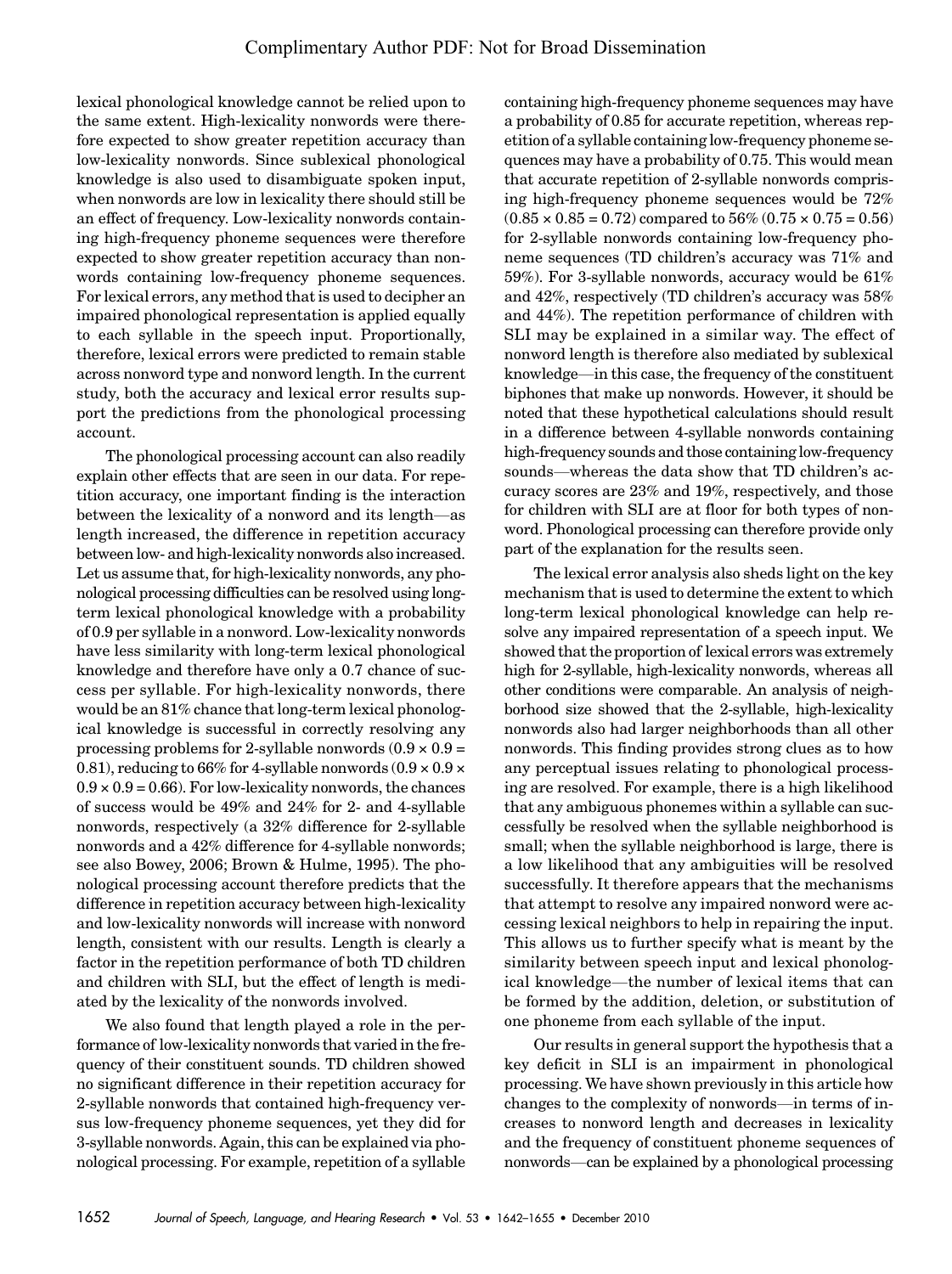account. However, the results also indicate that repetition difficulties seen in children with SLI are multifaceted. First, there was a much larger deficit in children with SLI for nonwords containing consonant clusters than for nonwords containing singleton consonants only. Although the difficulty with consonant clusters could be explained in part by a phonological processing difficulty (e.g., clustered consonant nonwords such as /'slædI:/ are phonemically longer than single-consonant nonwords such as /'penəl/, even though syllable length is matched), the large deficit shown by children with SLI for these nonwords is suggestive of other factors being involved. One likely explanation is the articulatory complexity of consonant clusters—for example, the age of acquisition of clusters is much later than that of vowels and single consonants (e.g., McLeod, van Doorn, & Reed, 2001; Smit, Hand, Freilinger, Bernthal, & Bird, 1990). Second, there is evidence in the low-lexicality nonword data to suggest children with SLI have an impairment to phonological working memory. TD children showed superior repetition accuracy for nonwords that contained high-frequency phoneme sequences over low-frequency phoneme sequences for 3- but not 2-syllable nonwords, whereas children with SLI showed the reverse. In the latter case, this was explained by the very poor performance in general for 3-syllable nonwords in the children with SLI that was evident in the TD children only for 4-syllable nonwords. It is therefore possible that children with SLI have a deficit in phonological working memory capacity over and above any difficulty in phonological processing. The results suggest that while impaired phonological processing may play a key role in SLI, there are other factors that influence performance. Among others, Gathercole (2006) suggested a framework for nonword repetition and word learning whereby multiple factors such as phonological storage and articulatory complexity influence performance; Chiat (2001, 2006) discussed several factors in addition to length that may influence repetition performance, such as prosodic information in speech (suggesting it is the quality of what is stored as well as the quantity that is important); and both Jones, Gobet, and Pine (2007, 2008) and Gupta (2006) suggested models of nonword repetition where impairments can be multiply determined. Further research is necessary in order to identify these additional mechanisms.

Finally, although the phonological processing account is consistent with much of the data from the children with SLI, it fails to account for some of the data from the TD children. One particular result is intriguing: Lexicality effects are more pronounced for children with SLI than they are for TD children, despite children with SLI having smaller vocabularies (see Table 1). The repetition accuracy of TD children should at the very least be greater for high-lexicality nonwords than low-lexicality nonwords,

since the former benefit from existing lexical phonological knowledge. In fact, when comparing high-lexicality and low-lexicality nonwords at each syllable length, TD children showed superior repetition accuracy only for 4-syllable, high-lexicality nonwords. The most obvious explanation is that TD children are performing at ceiling for 2- and 3-syllable, high-lexicality nonwords. We have administered the CNRep to adult participants, finding that performance does not reach 100% on any of the nonword types. Furthermore, Briscoe and colleagues (2001) administered the CNRep to a significantly older set of TD children  $(M = 8; 6)$  than those used in the current study, who averaged approximately 85% for simple 2- and 3-syllable nonwords. An alternative explanation is that phonological working memory may play a role in children's repetition performance. Since TD children showed an effect of lexicality only for 4-syllable nonwords, it may be the case that 2- and 3-syllable nonwords are not compromised by phonological working memory capacity, whereas 4-syllable nonwords are. Further research is necessary in order to establish whether the absence of lexicality effects in TD children is consistent with either of the these explanations or other alternatives.

This study has shown how nonword repetition tests that vary in their lexicality can be used to increase our theoretical understanding of the SLI deficit. On the one hand, the accuracy data revealed how lexical and sublexical phonological knowledge influences the repetition performance of children with SLI. On the other hand, the lexical error data revealed how lexical phonological knowledge, in the form of the neighborhood size of nonsense syllables, influences repetition performance for both TD children and children with SLI. Together, the accuracy and error data show how the repetition performance of children with SLI may primarily be characterized by a phonological processing deficit whereby lexical and sublexical phonological knowledge mediate the interpretation of nonword stimuli. However, the data also suggest that while phonological processing may provide a key explanation of SLI, a full account is likely to be multifaceted.

### Acknowledgments

This research was supported by Research Grant F/01 374/G from the Leverhulme Trust, awarded to the first author. We would like to thank the SLI team at Nottingham's City Hospital and Joanne Egan at Derbyshire County Council for their help and their useful comments regarding the study presented, Gabrielle Le Geyt for recording the nonword stimuli, Hannah Witherstone for helping with interrater reliability for the children's nonwords, and the schools and children that participated in the study presented.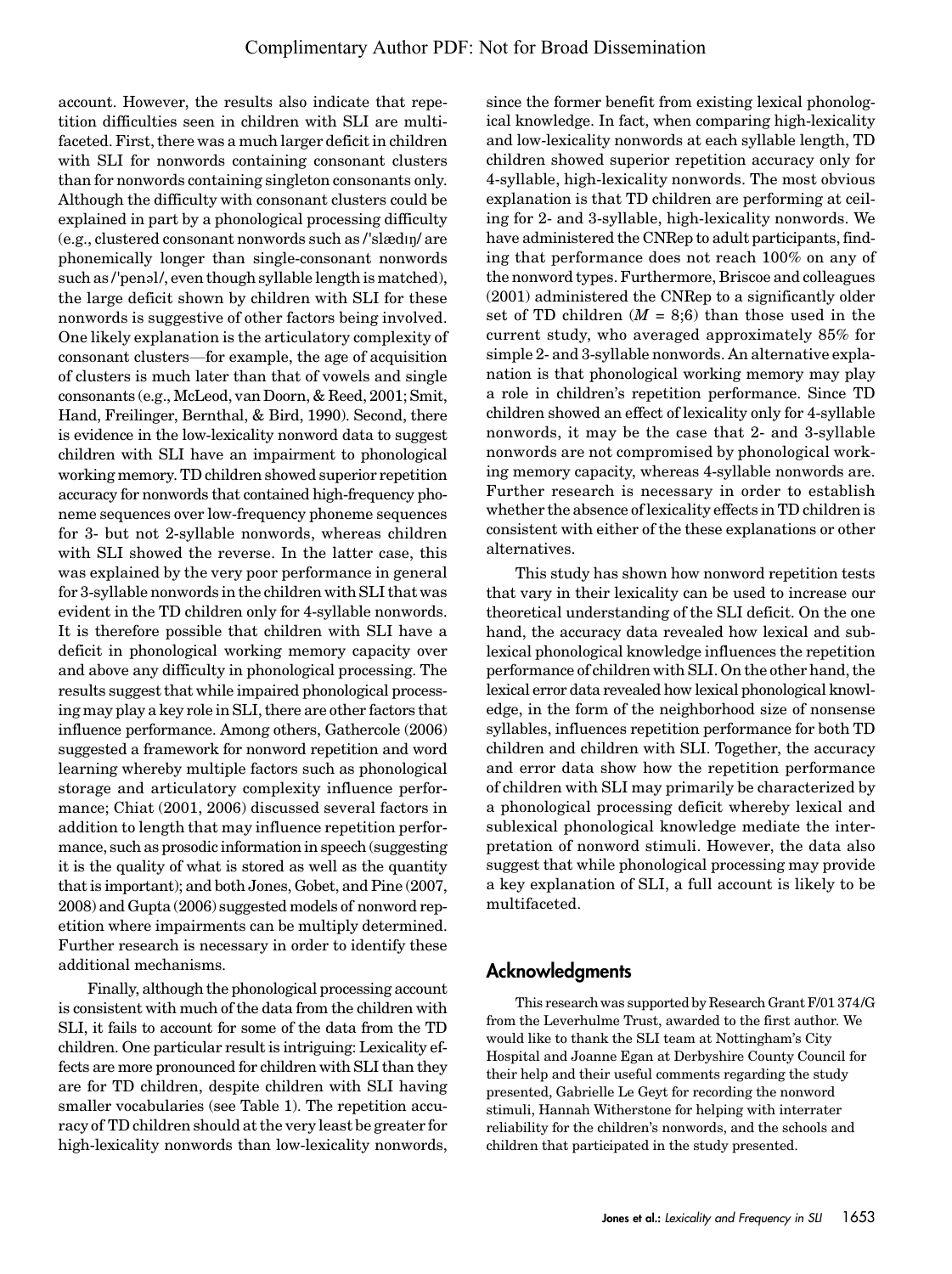### References

Archibald, L. M. D., & Gathercole, S. E. (2006). Nonword repetition: A comparison of tests. Journal of Speech, Language, and Hearing Research, 49, 970–983.

Baddeley, A. D. (1986). Working memory. Oxford, UK: Oxford University Press.

Bishop, D. V. M. (1997). Uncommon understanding: Development and disorders of language comprehension in children. Hove, UK: Psychology Press.

Bowey, J. A. (1996). On the association between phonological memory and receptive vocabulary in five-year-olds. Journal of Experimental Child Psychology, 63, 44–78.

Bowey, J. A. (2001). Nonword repetition and young children's receptive vocabulary: A longitudinal study. Applied Psycholinguistics, 22, 441–469.

Bowey, J. A. (2006). Clarifying the phonological processing account of nonword repetition. Applied Psycholinguistics, 27, 548–552.

Briscoe, J., Bishop, D. V. M., & Norbury, C. F. (2001). Phonological processing, language, and literacy: A comparison of children with mild-to-moderate sensorineural hearing loss and those with specific language impairment. Journal of Child Psychology and Psychiatry, 42, 329–340.

Brown, G. D. A., & Hulme, C. (1995). Modeling item length effects in memory span: No rehearsal needed? Journal of Memory and Language, 34, 594–621.

Chiat, S. (2001). Mapping theories of developmental language impairment: Premises, predictions and evidence. Language and Cognitive Processes, 16, 113–142.

Chiat, S. (2006). The developmental trajectory of nonword repetition. Applied Psycholinguistics, 27, 552–556.

Coady, J. A., & Aslin, R. N. (2004). Young children's sensitivity to probabilistic phonotactics in the developing lexicon. Journal of Experimental Child Psychology, 89, 183–213.

Conti-Ramsden, G. (2003). Processing and linguistic markers in young children with specific language impairment (SLI). Journal of Speech, Language, and Hearing Research, 46, 1029–1037.

Conti-Ramsden, G., & Durkin, K. (2007). Phonological short-term memory, language and literacy: Developmental relationships in early adolescence in young people with SLI. Journal of Child Psychology and Psychiatry, 48, 147–156.

Dodd, B., Hua, Z., Crosbie, S., Holm, A., & Ozanne (2002). Diagnostic Evaluation of Articulation and Phonology. London, UK: Harcourt Assessment.

Dollaghan, C. A., Biber, M. E., & Campbell, T. F. (1995). Lexical influences on nonword repetition. Applied Psycholinguistics, 16, 211–222.

Dollaghan, C. A., & Campbell, T. F. (1998). Nonword repetition and child language impairment. Journal of Speech, Language, and Hearing Research, 41, 1136–1146.

Dunn, L. M., Dunn, L. M., Whetton, C., & Burley, J. (1997). The British Picture Vocabulary Scale (2nd ed.). Windsor, UK: NFER-Nelson.

Edwards, J., Beckman, M. E., & Munson, B. (2004). The interaction between vocabulary size and phonotactic probability effects on children's production accuracy and fluency in nonword repetition. Journal of Speech, Language, and Hearing Research, 47, 421–436.

Edwards, J., & Lahey, M. (1998). Nonword repetitions of children with specific language impairment: Exploration of some explanations for their inaccuracies. Applied Psycholinguistics, 19, 279–309.

Ellis Weismer, S., Tomblin, J. B., Zhang, X., Buckwalter, P., Chynoweth, J. G., & Jones, M. (2000). Nonword repetition performance in school-age children with and without language impairment. Journal of Speech, Language, and Hearing Research, 43, 865–878.

Estes, K. G., Evans, J. L., & Else-Quest, N. M. (2007). Differences in the nonword repetition performance of children with and without specific language impairment: A metaanalysis. Journal of Speech, Language, and Hearing Research, 50, 177–195.

Frisch, S. A., Large, N. R., & Pisoni, D. B. (2000). Perception of wordlikeness: Effects of segment probability and length on the processing of nonwords. Journal of Memory and Language, 42, 481–496.

Gallon, N., Harris, J., & van der Lely, H. (2007). Nonword repetition: An investigation of phonological complexity in children with grammatical SLI. Clinical Linguistics  $\&$ Phonetics, 21, 435–455.

Gathercole, S. E. (1995). Is nonword repetition a test of phonological memory or long-term knowledge? It all depends on the nonwords. Memory & Cognition, 23, 83–94.

Gathercole, S. E. (2006). Nonword repetition and word learning: The nature of the relationship. Applied Psycholinguistics, 27, 513–543.

Gathercole, S. E., & Baddeley, A. D. (1990). Phonological deficits in language disordered children: Is there a causal connection? Journal of Memory and Language, 29, 336–360.

Gathercole, S. E., & Baddeley, A. D. (1996). The Children's Test of Nonword Repetition. London, UK: Psychological Corporation.

Gathercole, S. E., Willis, C. S., Baddeley, A. D., & Emslie, H. (1994). The Children's Test of Nonword Repetition: A test of phonological working memory. Memory, 2, 103–127.

Gupta, P. (2006). Nonword repetition, phonological storage, and multiple determinations. Applied Psycholinguistics, 27, 564–568.

Jones, G., Gobet, F., & Pine, J. M. (2007). Linking working memory and long-term memory: A computational model of the learning of new words. Developmental Science, 10, 853–873.

Jones, G., Gobet, F., & Pine, J. M. (2008). Computer simulations of developmental change: The contributions of working memory capacity and long-term knowledge. Cognitive Science, 32, 1148–1176.

Jusczyk, P. W., Luce, P. A., & Charles-Luce, J. (1994). Infants' sensitivity to phonotactic patterns in the native language. Journal of Memory and Language, 33, 630–645.

Leonard, L. B. (2000). Children with specific language impairment. Cambridge, MA: MIT Press.

Marshall, C. R., & van der Lely, H. K. J. (2009). Effects of word position and stress on onset cluster production: Evidence from typical development, SLI and dyslexia. Language, 85, 39–57.

Marton, K., & Schwartz, R. G. (2003). Working memory capacity and language processes in children with specific language impairment. Journal of Speech, Language, and Hearing Research, 46, 1138–1153.